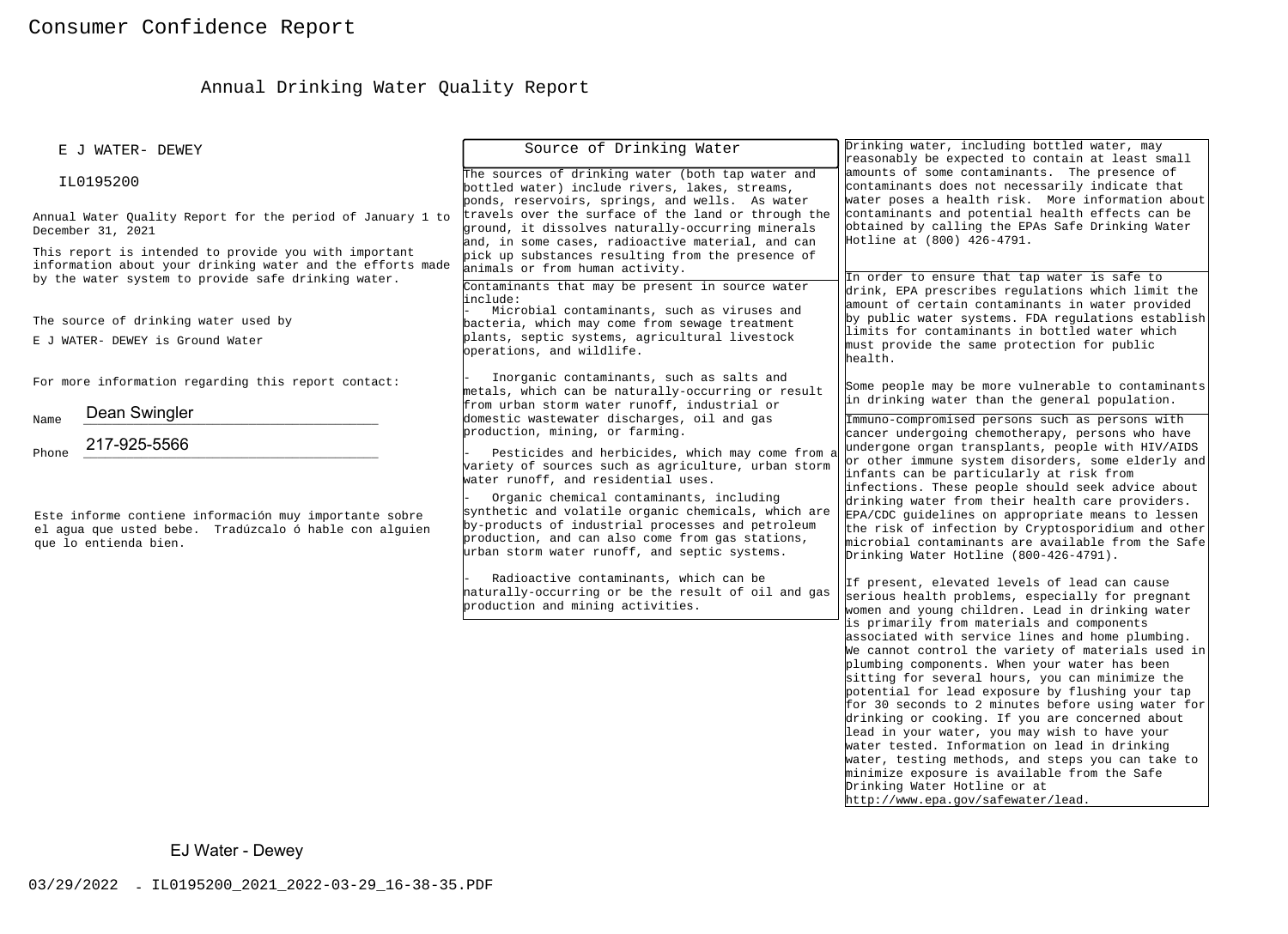### Source Water Information

| Source Water Name | Type of Water | Report Status Location |                                                                 |
|-------------------|---------------|------------------------|-----------------------------------------------------------------|
| WELL 1 (47649)    | GW            |                        | AT PLANT ON 2ND ST N OF TRACKS                                  |
| WELL 2 (01699)    | GW            |                        | WESTERN PORTION OF 0.17AC PARCEL OAT SE CORNER OF<br>3RD & MAIN |

EJ Water - Dewey<br>03/29/2022 - IL0195200\_2021\_2022-03-29\_16-38-35.PDF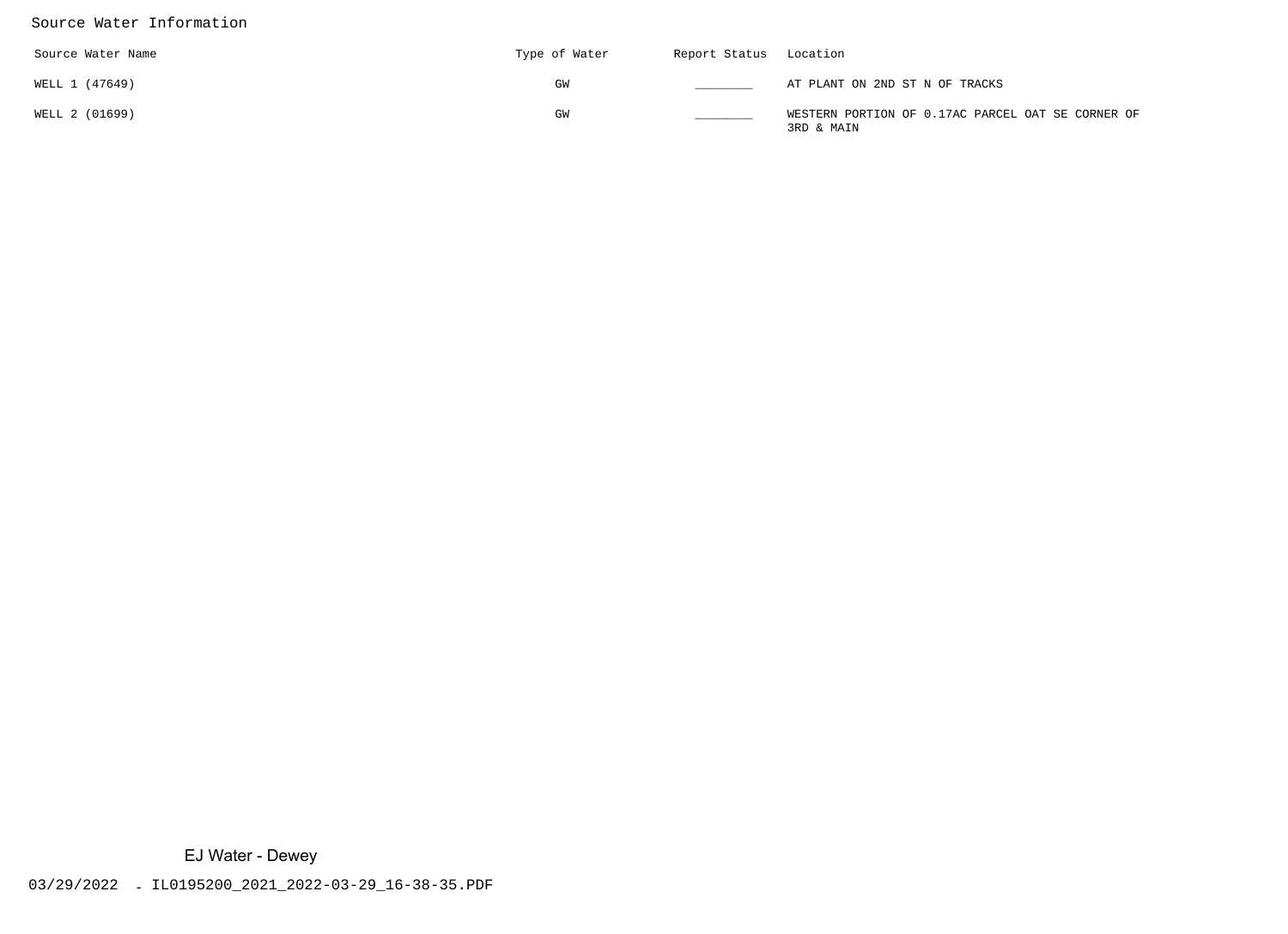#### Source Water Assessment

We want our valued customers to be informed about their water quality. If you would like to learn more, please feel welcome to attend any of our regularly scheduled meetings. The source water assessment for our supply has been completed by the Illinois EPA. If you would like a copy of this information, please stop. To view a summary version of the completed Source Water Assessments, including: Importance of Source Water; Susceptibility to Contamination Determination; and documentation/recommendation of Source Water Protection Efforts, you may access the Illinois EPAwebsite at http://www.epa.state.il.us/cgi-bin/wp/swap-fact-sheets.pl.by City Hall or call our water operator at 217-925-5566

Source of Water: E J WATER- DEWEYBased on information obtained in a Well Site Survey, published in 1991 by the Illinois EPA, one potential secondary source(also an on-going leaking underground storage tank remediation site) is located 600 feet from Well #1. Information provided by the Leaking Underground Storage Tank Section of IEPA did not indicate any other sites with on-going remediations. However, this information has not been field verified by the Groundwater Section staff.The Illinois EPA has determined that the Dewey PWD Community Water Supply's source water has a low susceptibility to contamination. This determination is based on a number of criteria including: monitoring conducted at the wells; monitoring conducted at the entry point to the distributionsystem; and the available hydrogeologic data on the wells.Furthermore, in anticipation of the U.S. EPA's proposed Ground Water Rule, the Illinois EPA has determined that the Dewey PWD Community Water Supply has a low susceptibility to viral contamination. This determination is based upon the fact that the following criteria were evaluated during the Vulnerability Waiver Process: the community's wells are properly constructed with sound integrity and proper site conditions; a hydrogeologic barrier exists which prevents pathogen movement; all potential routes and sanitary defects have been mitigated such that the source water is adequately protected; monitoring data did not indicate a history of disease outbreak; and the sanitary survey of the water supply did notindicate a viral contamination threat. Because the community's wells are constructed in a confined aquifer, which should prevent the movement of pathogensinto the wells, well hydraulics were not considered to be a significant factor in the susceptibility determination. Hence, well hydraulics were notevaluated for this groundwater supply.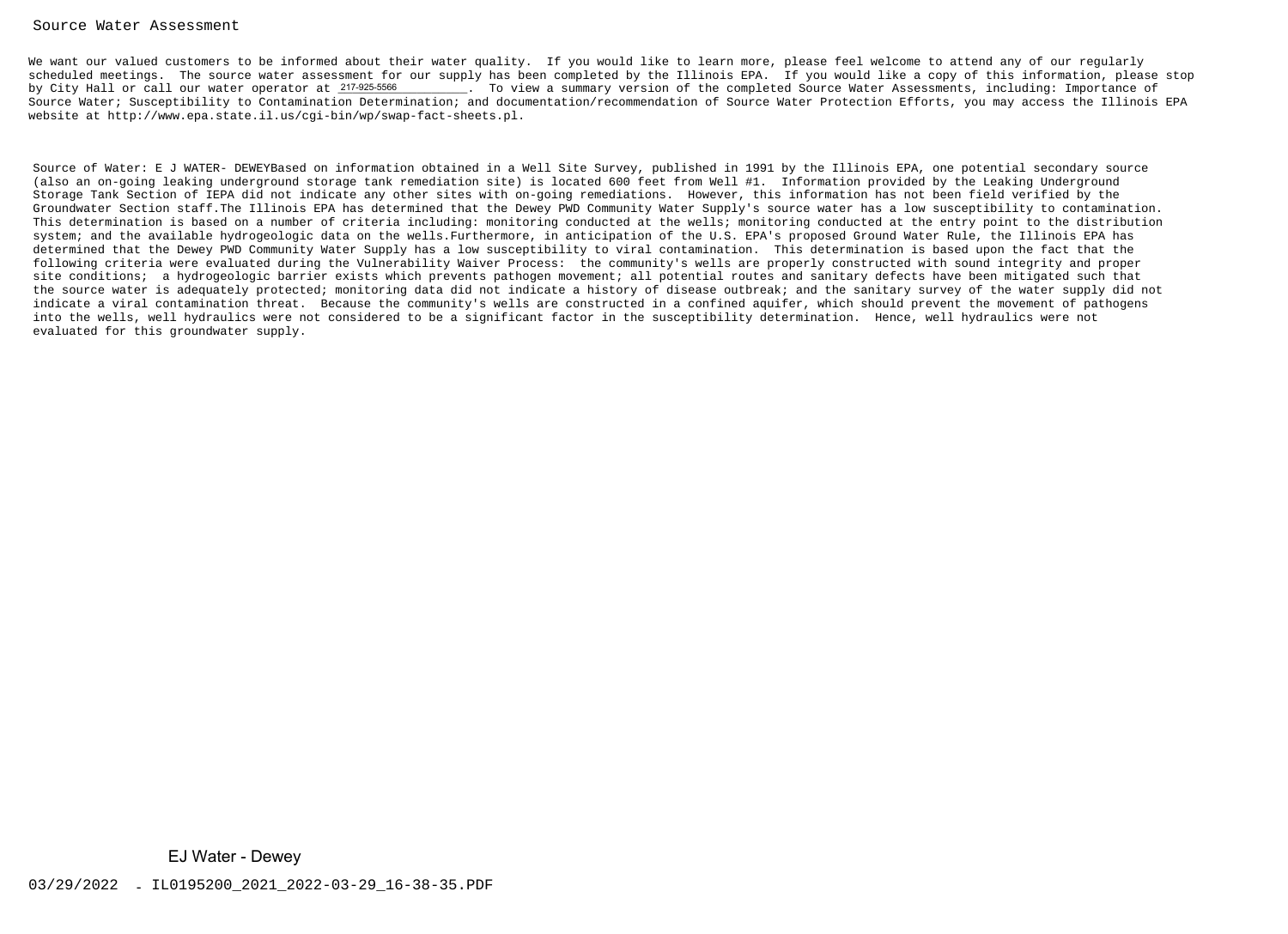#### **2021Regulated Contaminants Detected**

#### **Coliform Bacteria**

| Maximum<br>Contaminant Level<br>Goal | Maximum<br>Contaminant<br>Level | Positive | Total Coliform   Highest No. of Fecal Coliform or E.<br>Coli Maximum<br>Contaminant Level | Total No. of<br>Positive E. Coli or<br>Fecal Coliform<br>Samples |   | Violation Likely Source of Contamination |
|--------------------------------------|---------------------------------|----------|-------------------------------------------------------------------------------------------|------------------------------------------------------------------|---|------------------------------------------|
|                                      | . positive<br>monthly sample.   |          |                                                                                           |                                                                  | Ν | Naturally present in the environment.    |

#### **Lead and Copper**

Definitions:

 Action Level Goal (ALG): The level of a contaminant in drinking water below which there is no known or expected risk to health. ALGs allow for a margin ofsafety.

|  |  |  |  |  |  |  | Action Level: The concentration of a contaminant which, if exceeded, triggers treatment or other requirements which a water system must follow. |  |
|--|--|--|--|--|--|--|-------------------------------------------------------------------------------------------------------------------------------------------------|--|
|--|--|--|--|--|--|--|-------------------------------------------------------------------------------------------------------------------------------------------------|--|

| Lead and Copper | Date Sampled | MCLG | Action Level<br>(AL) | 90th<br>Percentile | # Sites Over<br>AL | Units | Violation | Likely Source of Contamination                                                                                |
|-----------------|--------------|------|----------------------|--------------------|--------------------|-------|-----------|---------------------------------------------------------------------------------------------------------------|
| Copper          | 06/18/2019   | 1.3  | 1.3                  | 1.1                |                    | ppm   |           | Erosion of natural deposits; Leaching from<br>wood preservatives; Corrosion of household<br>plumbing systems. |
| Lead            | 06/18/2019   |      | 15                   | 5.9                |                    | ppb   |           | Corrosion of household plumbing systems;<br>Erosion of natural deposits.                                      |

### **Water Quality Test Results**

| Definitions:                      | The following tables contain scientific terms and measures, some of which may require explanation.                                                                                                                                                                         |
|-----------------------------------|----------------------------------------------------------------------------------------------------------------------------------------------------------------------------------------------------------------------------------------------------------------------------|
| Avq:                              | Regulatory compliance with some MCLs are based on running annual average of monthly samples.                                                                                                                                                                               |
| Level 1 Assessment:               | A Level 1 assessment is a study of the water system to identify potential problems and determine (if possible) why<br>total coliform bacteria have been found in our water system.                                                                                         |
| Level 2 Assessment:               | A Level 2 assessment is a very detailed study of the water system to identify potential problems and determine (if<br>possible) why an E. coli MCL violation has occurred and/or why total coliform bacteria have been found in our water<br>system on multiple occasions. |
| Maximum Contaminant Level or MCL: | The highest level of a contaminant that is allowed in drinking water. MCLs are set as close to the MCLGs as feasible<br>using the best available treatment technology.                                                                                                     |
|                                   | Maximum Contaminant Level Goal or MCLG: The level of a contaminant in drinking water below which there is no known or expected risk to health. MCLGs allow<br>for a margin of safety.                                                                                      |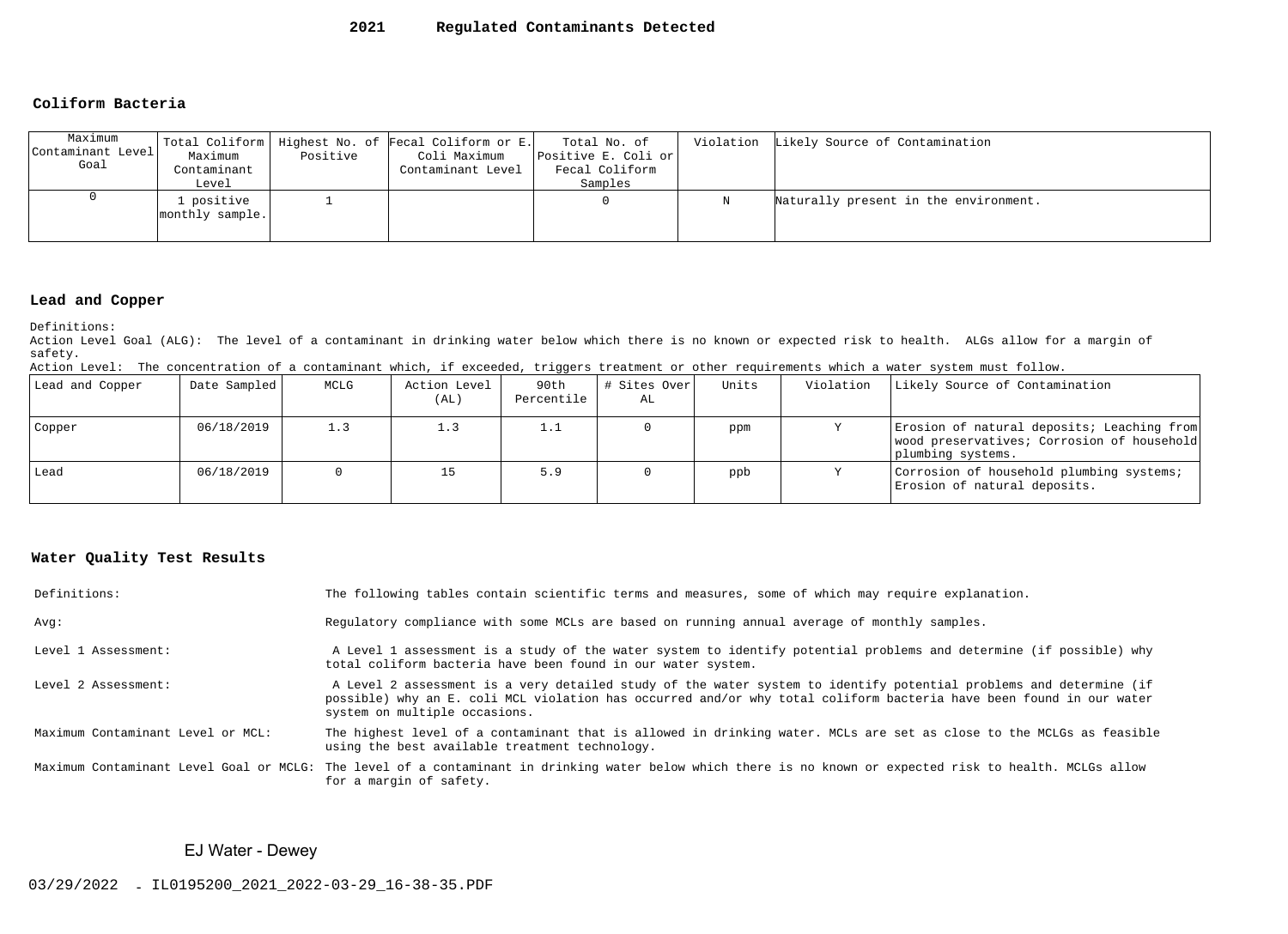# **Water Quality Test Results**

| MRDL:                                                 | Maximum residual disinfectant level or The highest level of a disinfectant allowed in drinking water. There is convincing evidence that addition of a<br>disinfectant is necessary for control of microbial contaminants. |
|-------------------------------------------------------|---------------------------------------------------------------------------------------------------------------------------------------------------------------------------------------------------------------------------|
| Maximum residual disinfectant level<br>goal or MRDLG: | The level of a drinking water disinfectant below which there is no known or expected risk to health. MRDLGs do not<br>reflect the benefits of the use of disinfectants to control microbial contaminants.                 |
| na:                                                   | not applicable.                                                                                                                                                                                                           |
| $m$ rem $:$                                           | millirems per year (a measure of radiation absorbed by the body)                                                                                                                                                          |
| ppb:                                                  | micrograms per liter or parts per billion - or one ounce in 7,350,000 gallons of water.                                                                                                                                   |
| ppm:                                                  | milligrams per liter or parts per million - or one ounce in 7,350 gallons of water.                                                                                                                                       |
| Treatment Technique or TT:                            | A required process intended to reduce the level of a contaminant in drinking water.                                                                                                                                       |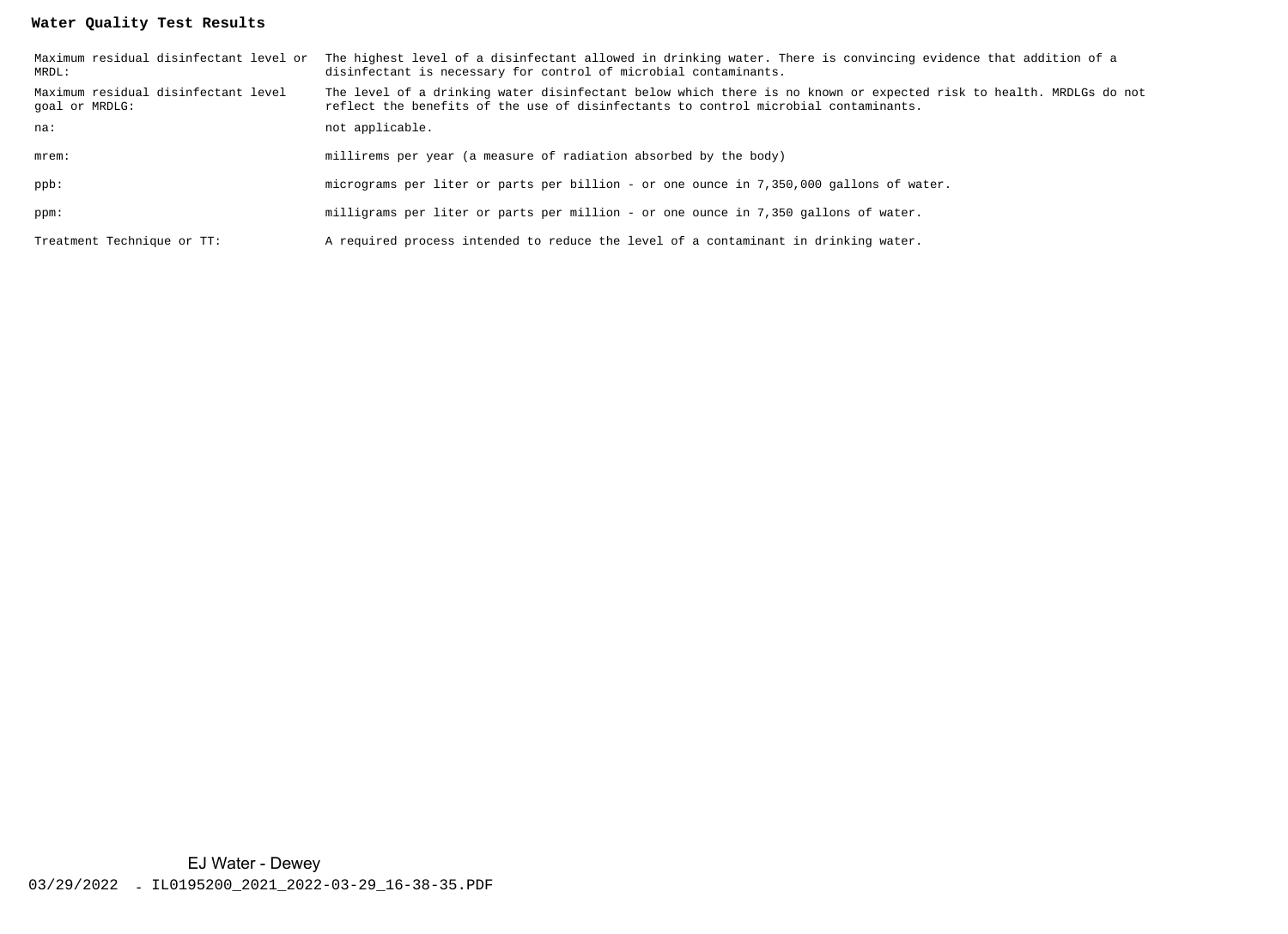# **Regulated Contaminants**

| Disinfectants and<br>Disinfection By-<br>Products | Collection<br>Date | Highest Level<br>Detected | Range of Levels<br>Detected               | MCLG                     | MCL            | Units |              | Violation Likely Source of Contamination                                                                                                |
|---------------------------------------------------|--------------------|---------------------------|-------------------------------------------|--------------------------|----------------|-------|--------------|-----------------------------------------------------------------------------------------------------------------------------------------|
| Chlorine                                          | 12/31/2021         | 2.8                       | $0.7 - 3.52$                              | $MRDLG = 4$              | $MRDL = 4$     | ppm   | $_{\rm N}$   | Water additive used to control microbes.                                                                                                |
| Haloacetic Acids<br>(HAA5)                        | 2021               | 37                        | $20.9 - 33.2$                             | No goal for<br>the total | 60             | ppb   | $_{\rm N}$   | By-product of drinking water disinfection.                                                                                              |
| Total Trihalomethanes<br>(TTHM)                   | 2021               | 53                        | $30.2 - 49.1$                             | No goal for<br>the total | 80             | ppb   | $_{\rm N}$   | By-product of drinking water disinfection.                                                                                              |
| Inorganic<br>Contaminants                         | Collection<br>Date | Detected                  | Highest Level Range of Levels<br>Detected | MCLG                     | MCL            | Units |              | Violation Likely Source of Contamination                                                                                                |
| Barium                                            | 10/05/2020         | 0.053                     | $0.053 - 0.053$                           | $\overline{a}$           | $\overline{2}$ | ppm   | $_{\rm N}$   | Discharge of drilling wastes; Discharge from<br>metal refineries; Erosion of natural deposits.                                          |
| Fluoride                                          | 10/05/2020         | 0.595                     | $0.595 - 0.595$                           | $\overline{4}$           | 4.0            | ppm   | $_{\rm N}$   | Erosion of natural deposits; Water additive<br>which promotes strong teeth; Discharge from<br>fertilizer and aluminum factories.        |
| Iron                                              | 10/05/2020         | 0.03                      | $0.03 - 0.03$                             |                          | 1.0            | ppm   | $_{\rm N}$   | This contaminant is not currently regulated by<br>the USEPA. However, the state regulates.<br>Erosion of natural deposits.              |
| Manganese                                         | 10/05/2020         | 2.9                       | $2.9 - 2.9$                               | 150                      | 150            | ppb   | $\, {\rm N}$ | This contaminant is not currently regulated by<br>the USEPA. However, the state regulates.<br>Erosion of natural deposits.              |
| Nitrate [measured as<br>Nitrogen]                 | 2021               | 0.47                      | $0.47 - 0.47$                             | 10                       | 10             | ppm   | $\mathbf N$  | Runoff from fertilizer use; Leaching from<br>septic tanks, sewage; Erosion of natural<br>deposits.                                      |
| Sodium                                            | 10/05/2020         | 18                        | $18 - 18$                                 |                          |                | ppm   | $_{\rm N}$   | Erosion from naturally occuring deposits.<br>Used in water softener regeneration.                                                       |
| Zinc                                              | 10/05/2020         | 0.029                     | $0.029 - 0.029$                           | $5^{\circ}$              | $5^{\circ}$    | ppm   | $_{\rm N}$   | This contaminant is not currently regulated by<br>the USEPA. However, the state regulates.<br>Naturally occurring; discharge from metal |
| Radioactive<br>Contaminants                       | Collection<br>Date | Detected                  | Highest Level Range of Levels<br>Detected | MCLG                     | MCL.           | Units |              | Violation Likely Source of Contamination                                                                                                |
| Gross alpha excluding<br>radon and uranium        | 03/28/2016         | 0.69                      | $0.69 - 0.69$                             | $\Omega$                 | 15             | pCi/L | $_{\rm N}$   | Erosion of natural deposits.                                                                                                            |